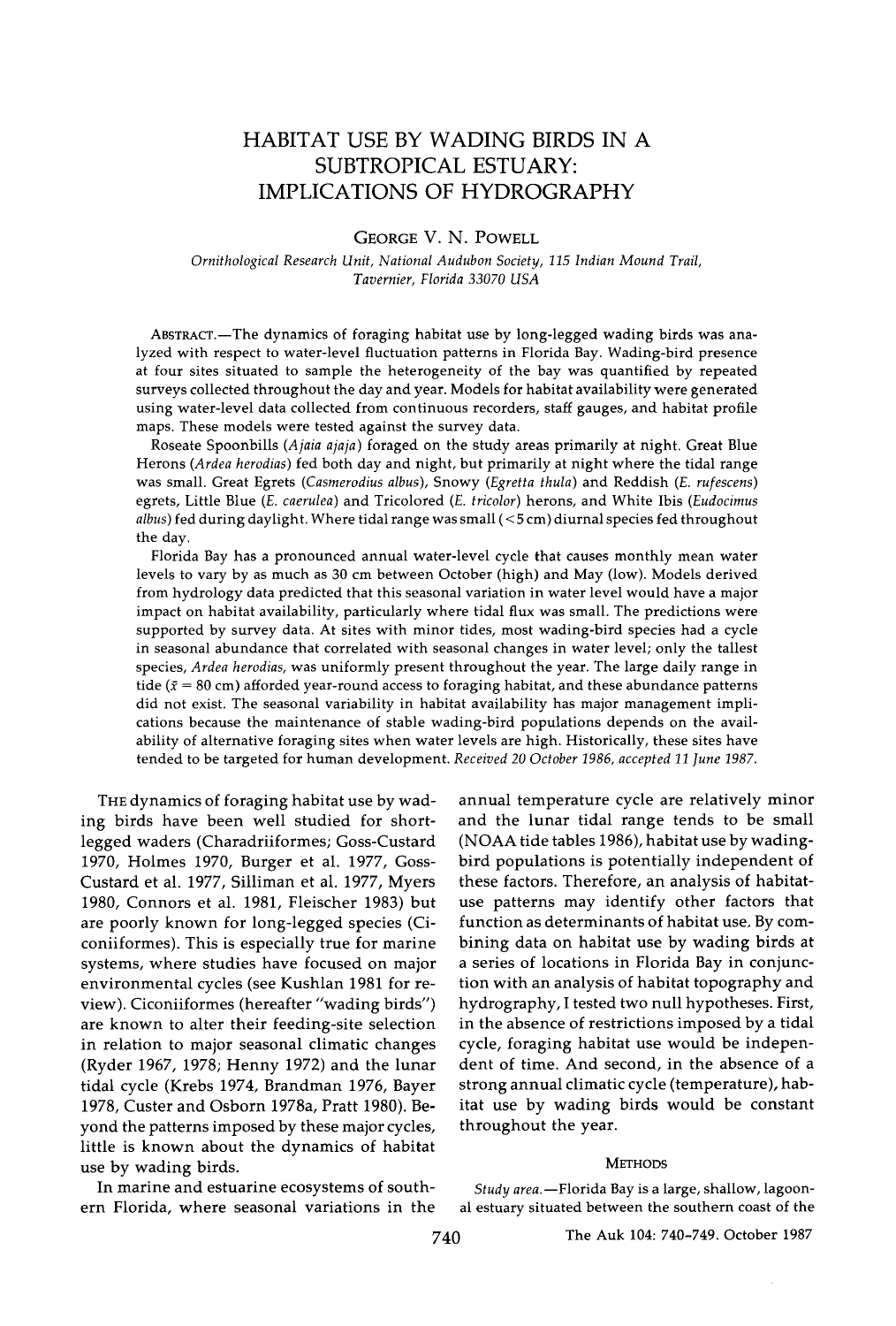**Florida mainland and the island chain of the Florida Keys. A complex network of anastomosing, shallow mud banks runs throughout the bay (Fig. 1; Schomer and Drew 1982) and provides extensive foraging habitat for wading birds.** 

**To provide a representative sample of habitat heterogeneity in Florida Bay, a study site was selected in each of four major regions of the bay (Fig. 1). These areas are recognized by general differences in vegetation (Zieman and Fourqurean 1986), which in turn reflect major differences in salinity and tidal cycle (Powell et al. 1987). The Northeastern habitat (Fig. 1,**  NE) was represented by a 6-km section of bank run**ning from the mainland at Little Madiera Bay southeast through the Park Keys. The East Central habitat (EC) was represented by a bank (Cross Bank) running from Plantation Key, 8 km west toward Captain Key.**  The Atlantic habitat (At) was represented by a 4-km **section of bank extending from the boundary of Everglades National Park at Bow-Legs Channel to the westernmost Buchanan Key. Finally, the Gulf habitat**  (Gu) was represented by a triangular area  $(4 \times 2.3 \text{ km})$ **at its base) of shallow bank bounded by Frank Key on the east, Flamingo Channel on the north, and Conchie Channel on the south. Each study site consisted of shallow seagrass meadows interspersed with mangrove islands. The Northeast, East Central, and Atlantic areas were largely linear, with a maximum width of 300 m but typically less than 200 m in width. The Gulf site in western Florida Bay was a wide bank up to 2.3 km in width. The physical and floral characteristics of these sites were described in detail by Powell et al. (1987).** 

Wading-bird surveys. - Censuses of wading-bird use **of the different study sites were made from a 5.1-m open skiff that was run along the edges of the study area. Because all of the study sites were located in Everglades National Park, the wading birds were accustomed to boat traffic and were undisturbed by relatively close approach. The narrow width of the sites coupled with the absence of obstructing vegetation permitted exact counts of the wading birds present. The survey was restricted to individuals that were foraging on the seagrass-covered banks. No attempt was made to quantify wading-bird usage of mangrove islands within the transect areas. Nighttime data were collected with the aid of a 300,000 candlepower spotlight. The birds were exposed to the light for less than 1 s, which did not cause them to flush. Repeated observations of recognizable individuals (either tagged or distinct blue-colored subspecies) during sequential nighttime surveys confirmed that birds did not leave in response to exposure to light. At the East Central site, where there were no natural landmarks on the bank, transect markers (numbered PVC stakes) were set at 100-m intervals. These markers made it possible to plot bird locations to the nearest 25 m. During the first year of the study, one site (East Central) was censused semimonthly at 3-h intervals for a contin-**



**Fig. 1. Study sites in Florida Bay. Stippled areas represent shallow banks used by wading birds as foraging habitat. One study site is situated in each of 4 subsections of the Bay: Northeast (NE), East Central (EC), Atlantic (At), and Gulf (Gu).** 

**uous period of 72 h (24 censuses/survey period). These data were log transformed and analyzed by ANOVA and Student-Neuman-Keuls multiple range test. The first-year results indicated that a reduced censusing frequency would accurately measure wading-bird use of the study sites. Thus, during the second year, when all sites were surveyed, 221 surveys were run on randomly selected days during each of three 2-month**  periods  $(\bar{x} = 13.7 \text{ daylight} and 6.2 \text{ nighttime surveys}).$ **The periods, which were selected to represent the major ecological periods in Florida Bay (Powell et al. 1987), included the dry season (March-April) when mean water level, water temperature, and salinity were low; the first half of the wet season (July-August) when water level was still low but water temperature and salinity were high; and the second half of the wet season (October-November) when water level and temperatures were high and salinity low. A nonparametric test (Kruskal-Wallis) was used to analyze these data because log transformation did not sufficiently reduce variance heterogeneity.** 

**Under the reduced survey schedule data were combined as either daylight or darkness. Darkness surveys were collected between 0.5 h after darkness and midnight, when nocturnal species were most abundant. At the Gulf site, where tidal range restricted wading-bird presence to periods of low tide, censuses were made at all tide levels, but semimonthly bird use profiles were generated from data collected during low tide.** 

**Hydrographic data.--To develop a hydrographic model for the study sites, it was necessary to map the topography of each site. Mapping was accomplished by measuring the distance between the sediment surface and the water surface at slack high tide (at that time the water surface was assumed to be level). Measurements were made at 20-m intervals along crosssections that ran perpendicular to the long axis of the study sites. At least 6 transects were measured on each**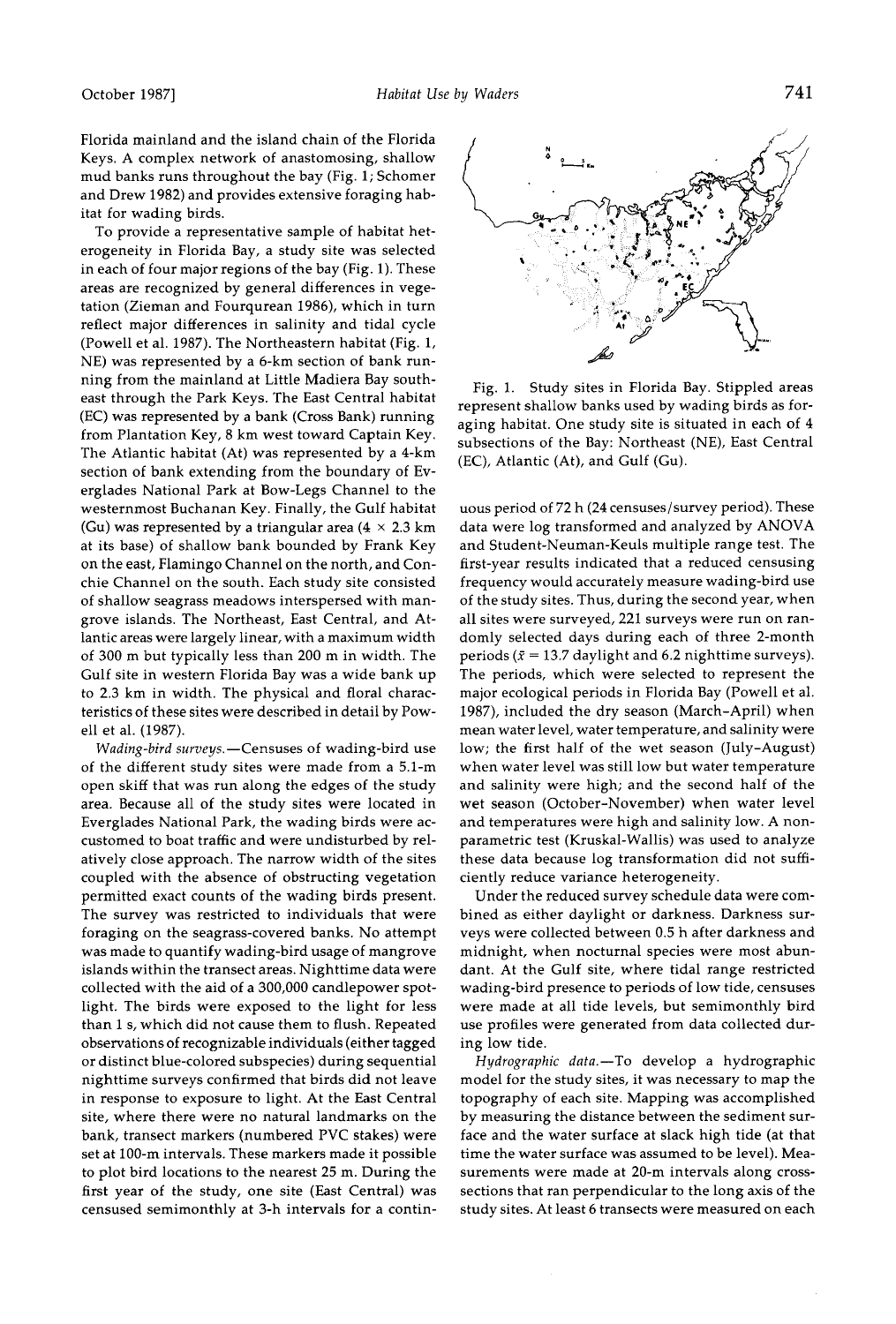**TABLE 1. Maximum foraging depth of Florida Bay wading-bird species as determined by leg length. Leg lengths were determined from study skins made available by the University of Miami.** 

|                                                                    | Abbre-<br>viation     | Maximum<br>foraging<br>depth (cm)                      |
|--------------------------------------------------------------------|-----------------------|--------------------------------------------------------|
| Small species                                                      |                       |                                                        |
| Tricolored Heron<br>Little Blue Heron<br>Snowy Egret<br>White Ibis | TH<br>LВ<br>SE<br>WI  | $18 \pm 0.7$<br>$17 + 1.3$<br>$17 + 1.2$<br>$16 + 1.0$ |
| Medium species                                                     |                       |                                                        |
| Reddish Egret<br>Great Egret<br>Roseate Spoonbill                  | RE<br>GE<br><b>RS</b> | $26 \pm 1.1$<br>$28 \pm 1.6$<br>$20 \pm 0.9$           |
| Large species<br>Great Blue/White Heron                            | Ardea                 | $39 + 2.1$                                             |

**of the 3 eastern sites where the banks were narrow. The Gulf site had greater topographic relief along its long axis, which necessitated a depth profile for that axis in addition to two cross-sectional profiles. To correlate the topographic maps with tidal fluctuations, a continuous water-level recorder (Leupold & Stevens Type F recorder) was placed in deep water (<2 m) at each of the study sites. Water-level data were collected between 1981 and 1985 for different time intervals at each site (NE: December 1983 to December 1984, EC: April 1981-1985, At: November 1983 to October 1985, Gu: April 1984 to October 1985). In conjunction with each recorder, 3-5 staff gauges were used on each study-site bank.** 

**The translation of water-level changes registered on the continuous recorder into water depths on the feeding banks was accomplished by correlating water levels at the continuous recorder with water levels at its associated staff gauges. For the eastern half of the bay where tidal change was small, water-level changes on the shallow banks were equivalent to changes at the recorders. At the Gulf site in the western part of the bay, the water-depth relationship between bank top and the recorder was more complex and required separate equations for rising and falling stages (Powell et al. 1987). Equations, derived from these data, made it possible to predict water depth accurately at the staff gauges as a function of water level at the continuous recorders. Water level at the staff gauges was translated to depth on the bank through the topographic maps. Predictions of habitat availability for a particular wading-bird species at a given study site were generated by solving the bank-depth equations for times when levels were below maximum foraging depth of that species. Custer and Osborn (1978b) demonstrated that the water depth used by wading birds was dependent on leg length. To allow for maximum** 

**foraging access to the study sites by the various wading-bird species, Iused total leg length as the maximum foraging depth (Table 1). In addition, the model was adjusted for species that fed only during daylight or darkness.** 

#### **RESULTS**

**Eight wading-bird species were present on the study sites in sufficient numbers to be analyzed (see Table 1 for species list and abbreviations). One species, the Great Blue Heron (Ardea herodias; hereafter "Ardea"), resides in Florida Bay as two distinct color forms. A blue form (including Great Blue and Wurdemann's herons) has migratory and nonmigratory components, and a white form (Great White Heron) is nonmigratory (Robertson and Kushlan 1978). Because of the complexity of Ardea population structure, the two color forms were treated separately.** 

**The first year of study at the East Central site demonstrated that most species were restricted to diurnal foraging. Two species, however, fed in either daylight or darkness (Roseate Spoonbill, Ajaia ajaja; and both Ardea color phases; Table 2). At this site, where tidal range was limited to a few centimeters, wading-bird presence during daylight hours was independent of time of day (Table 2). Ardea was present in slightly greater numbers between nightfall and 0330 than during the remainder of the night (Table 2).** 

**The presence of all species, except white Ardea, varied significantly with time of year (Table 3). Blue Ardea showed a significant change only at the Northeast site, where numbers were higher during the October-November observation period. Roseate Spoonbills were present in such small numbers during most of the year that analysis of trends was possible at only two sites. Spoonbills were present at night in large numbers at the Northeast site during October-November and in small numbers at the East Central site during March-April (Table 3). Seasonal changes in populations of the other wading-bird species were more pronounced and at 3 of the 4 sites followed a trend of greater abundance in the dry season (March-April) than during the latter part of the wet season (October-November; P < 0.05; Table 3). The greatest fluctuations occurred in populations of the smaller species. At the 3 eastern sites, Little Blue (Egretta caerulea) and Tricolored (E. tricolor) her-**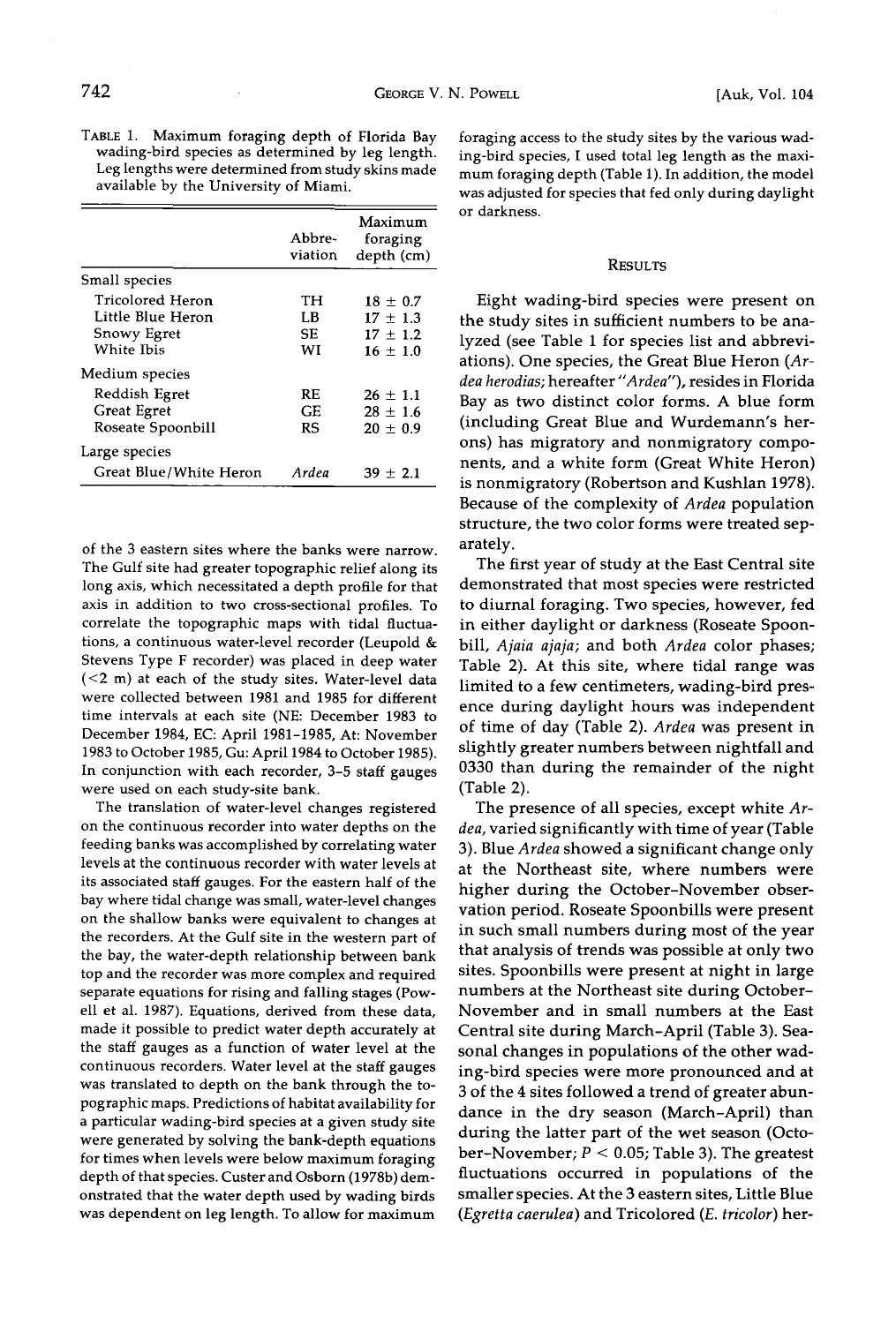**ons, Snowy Egrets (E. thula), and White Ibis (Eudocimus albus) tended to be present in relatively large numbers only during March-April and to decline through the rest of the year (Table 3). The intermediate-size Great Egret (Casmerodius albus) and Reddish Egret (Egretta rufescens) tended to follow this same trend at the eastern sites, but relative changes in populations were less pronounced (Table 3).** 

**At the Gulf site seasonal trends in wadingbird abundance differed from the eastern sites. Of the 4 small species, only the Tricolored Heron was present in lower numbers during the third sampling period. The 3 remaining species were most abundant on the banks during that period (Table 3). Once again, both color morphs of the largest species, Ardea, were uniformly present throughout the year.** 

Water-depth patterns.-The three narrow banks **on the eastern side of the bay (Northeast, East Central, and Atlantic) are largely flat surfaces with relatively steep sides (Fig. 2). At these sites the availability of foraging substrate for wading birds simulated a step-function. When water levels were sufficiently low for a species to feed, the entire bank top area tended to be available. When the water level was higher than the maximum foraging depth for a given species, most of the bank area was unavailable. The Gulf study site, which is over 2 km wide, has a greater topographical range (Fig. 3). Therefore, at this site the amount of foraging substrate available to wading birds varied depending on the water level.** 

**The 4 study sites showed a complex, heterogeneous pattern of water-level fluctuation in Florida Bay. Three cycles with different periods were apparent. Water levels exhibited a pronounced annual cycle that occurred uniformly throughout the bay. Mean daily water levels between September and November averaged up to 30 cm deeper than between February and June (Fig. 4). The pattern of this annual cycle, high summer and low spring water levels, is consistent with patterns described for the Atlantic Ocean (Marmer 1954). A daily fluctuation in water level was recorded at each site, though the range differed by an order of magnitude among sites. Daily tides ranged from a highly irregular cycle of just a few centimeters at the**  Northeast site  $(\bar{x} = 3.3 \text{ cm})$  to a regular, semidiurnal tide of up to 1 m at the Gulf site  $(\bar{x} =$ **61 cm). The East Central site had a daily tidal range similar to, but somewhat more regular** 

| 95% were the white form) was presen |                |                   |         |                        |                    |                |              | numbers during the first two darkness periods (ANOVA, $P < 0.05$ ) |                      |                  |        |                              |                                                  |                       |              |       |                                |
|-------------------------------------|----------------|-------------------|---------|------------------------|--------------------|----------------|--------------|--------------------------------------------------------------------|----------------------|------------------|--------|------------------------------|--------------------------------------------------|-----------------------|--------------|-------|--------------------------------|
|                                     |                |                   | 5       |                        | 9                  | RE             |              | Ë                                                                  |                      | H                |        |                              | Σ                                                | RS                    |              | Ardea |                                |
|                                     |                | IŞ.               |         | Ř                      | ဌ                  | ž              | ဌ            | ž                                                                  | සූ                   | ĸ                | ç      | برا                          | 9                                                | برا                   |              | ž     |                                |
| lawn                                |                |                   |         |                        |                    |                |              |                                                                    |                      |                  |        | $\overline{4}$               |                                                  |                       |              |       |                                |
| ostdawn-1100                        |                |                   | 88<br>5 |                        |                    |                |              |                                                                    |                      |                  |        | 2.6                          |                                                  |                       |              |       |                                |
| 100-1300                            | $\frac{6}{1}$  |                   | 4.6     |                        | ੁ                  |                | 2.6          |                                                                    |                      |                  |        | $\overline{\phantom{0}}$     |                                                  |                       |              |       |                                |
| 300-1530                            |                |                   | 6.4     |                        | ؽ                  |                | 3.9          |                                                                    | $\frac{2}{6}$        |                  |        | 0 <del>1</del><br>2015<br>25 |                                                  | $0.4$<br>1.0          |              |       |                                |
| 530-predusk                         | 29             | 8.0               | 6.2     |                        |                    |                |              | 14.3<br>11.7                                                       | 23                   |                  |        |                              |                                                  |                       |              |       |                                |
| husk                                | $\overline{1}$ |                   |         |                        |                    |                |              |                                                                    |                      |                  |        |                              |                                                  |                       |              |       |                                |
| 1850-2230                           | 29             | 8.4               | 5.2020  | $0.9 - 0.0$<br>$0.000$ | $15500$<br>$15500$ |                | 8902<br>2000 | <b>23000</b><br>2000                                               |                      | conoco<br>cococo | 0.8000 | 1.2                          | 5 9 9 9 9 9 9 9 0 9<br>និង 1 មិន ក្ដី ក្ដី ១ ១ ១ | 0<br>2.5.0.5<br>2.5.1 | 3314<br>3514 |       | es<br>DANEITRATA<br>DANEITRATA |
| 2230-0330                           |                | $\overline{0}$ .0 |         |                        |                    |                |              |                                                                    | $\frac{4}{20}$ 0 0 0 |                  |        |                              |                                                  |                       |              |       |                                |
| 0330-0615                           |                | $\overline{0}$ .  |         |                        |                    | $\overline{0}$ |              |                                                                    |                      |                  |        |                              |                                                  |                       |              |       |                                |

TABLE 2. Temporal distribution of wading birds (mean number present during survey  $\pm$  SD) foraging on East Central study site. Species abbreviations are given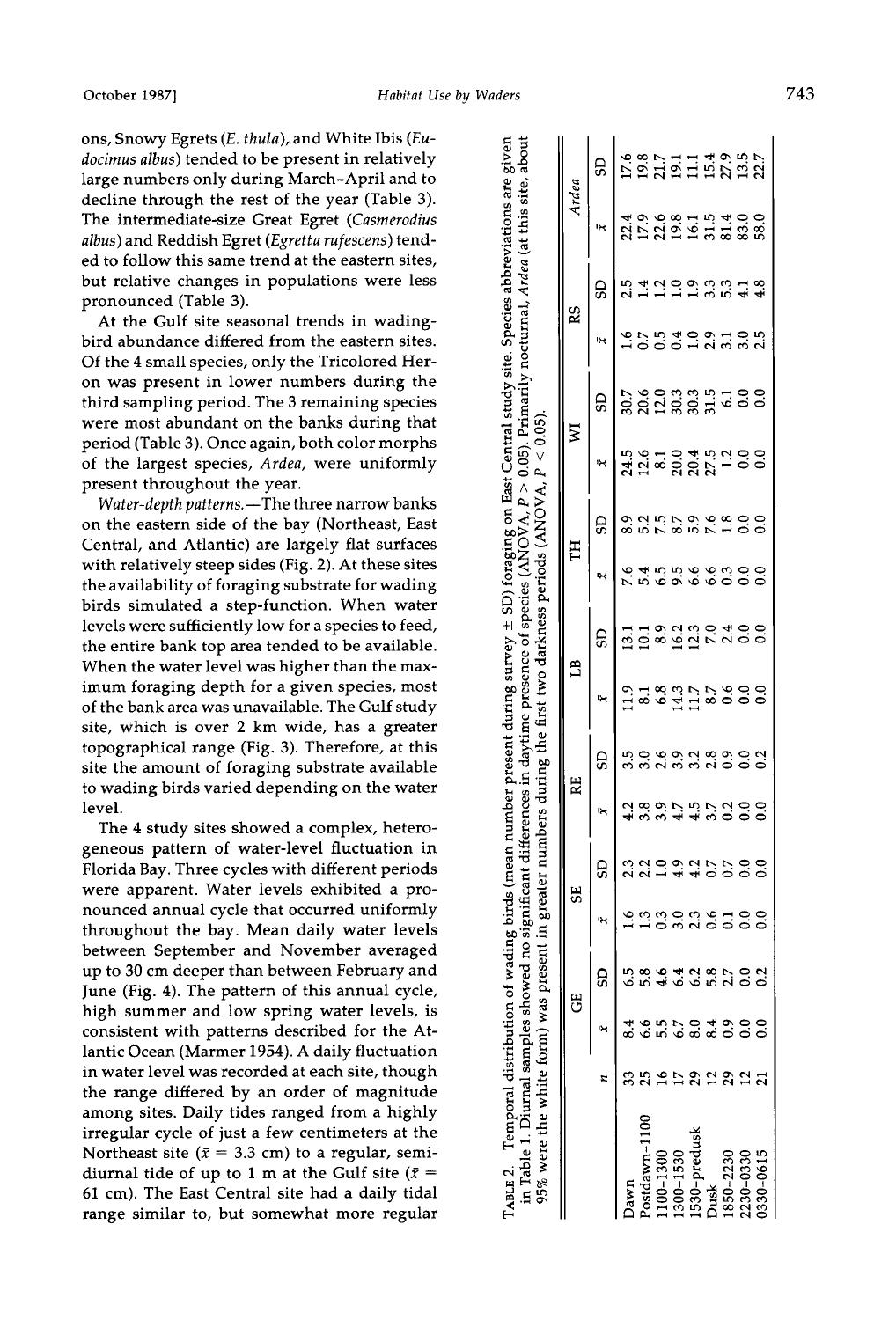|                   |          | Mean no. of birds |          |
|-------------------|----------|-------------------|----------|
|                   | March-   | July-             | Oct.-    |
| Area <sup>a</sup> | April    | Aug.              | Nov.     |
| Great Egret       |          |                   |          |
| ΝE                | 2.7      | 4.9               | 2.2      |
| $EC**$            | 10.5     | 6.9               | 2.6      |
| $At***$           | 5.0      | 6.3               | 1.0      |
| Gu**              | 99.5     | 40.7              | 74.5     |
| Reddish Egret     |          |                   |          |
| $NE^{**}$         | 6.7      | 1.9               | 1.0      |
| $EC**$            | 3.2      | 1.1               | 0.1      |
| $At***$           | 4.4      | 1.0               | 0.0      |
| Gu <sup>b</sup>   | $_{0.0}$ | 0.0               | 0.0      |
| Snowy Egret       |          |                   |          |
| NE <sup>b</sup>   | 0.0      | 0.0               | 0.0      |
| $EC**$            | 5.5      | 0.5               | 0.0      |
| $At***$           | 0.9      | 0.0               | 0.1      |
| $Gu*$             | 1.0      | 0.1               | 9.7      |
| Little Blue Heron |          |                   |          |
| NE                | 0.9      | 0.1               | 0.2      |
| $EC**$            | 10.7     | 3.8               | 0.3      |
| $At***$           | 18.7     | 1.0               | 0.2      |
| $Gu**$            | 41.0     | 55.4              | 105.0    |
| Tricolored Heron  |          |                   |          |
| $NE**$            | 9.7      | 0.5               | $_{0.0}$ |
| $EC**$            | 8.4      | 1.1               | 0.0      |
| $At***$           | 8.0      | 0.8               | 0.0      |
| Gu**              | 24.4     | 15.9              | 5.5      |
| White Ibis        |          |                   |          |
| $NE***$           | 6.4      | 0.5               | 3.2      |
| $EC**$            | 25.1     | 12.0              | 1.8      |
| $At***$           | 18.0     | 0.2               | 0.0      |
| $Gu***$           | 33.0     | 4.0               | 68.0     |
| Roseate Spoonbill |          |                   |          |
| $NE^*$            | 4.3      | 0.0               | 24.8     |
| $EC**$            | 9.8      | 0.0               | 0.0      |
| $At***$           | 1.7      | 0.0               | 0.0      |
| Gub               | $_{0.0}$ | 0.0               | 0.0      |
| Great Blue Heron  |          |                   |          |
| $NE**$            | 0.7      | 0.0               | 3.3      |
| EC                | 2.8      | 1.9               | 2.9      |
| At                | 1.0      | 1.1               | 0.5      |
| Gu                | 13.8     | 12.0              | 10.6     |
| Great White Heron |          |                   |          |
| <b>NE</b>         | 17.0     | 13.9              | 13.3     |
| EC                | 43.7     | 27.3              | 35.4     |
| At                | 14.0     | 10.3              | 5.7      |
| Gu                | 57.3     | 43.5              | 34.3     |

TABLE 3. Mean number of wading birds foraging on **4 survey transects in Florida Bay. See Fig. 1 for transect locations.** 

 $\cdot$  \* = P < 0.05, \*\* = P < 0.01.

**Insufficient numbers to test for significant seasonal differences.** 



**Fig. 2. Bank profile data from 3 study sites in eastern Florida Bay. Each line is a cross-sectional transect run perpendicular to the long axis of the bank.** 

**than, that of the Northeastern site. The Atlantic site had a regular, semidiurnal cycle of 12 cm. The third cycle in water-level fluctuations was irregular, with a period of 3-7 days and a mean**  amplitude of 21 cm ( $n = 15$  in 1984; Fig. 5). **These cycles, which occurred infrequently and irregularly, appear to be an effect of wind on the shallow bay. Strong winds, particularly those associated with frontal activity, produce asymmetrical tidal movements (Allen 1942, Ginsburg 1956, Gorsline 1963, Enos and Perkins 1979). In association with cold fronts, wind direction shifts clockwise from the fair-weather east through southeast, when water levels rise for one to several days, through northwest, when there is a net loss of water from the bay, again for several days, before ultimately returning to the easterly tradewind and normal water levels (Table 4).** 

**The availability of foraging habitat for wading birds, calculated on the basis of water-level data, follows a marked seasonal cycle. At the 3 eastern sites (Fig. 6) water levels are predicted to be sufficiently low to allow all species of wading birds to forage daily during the dry**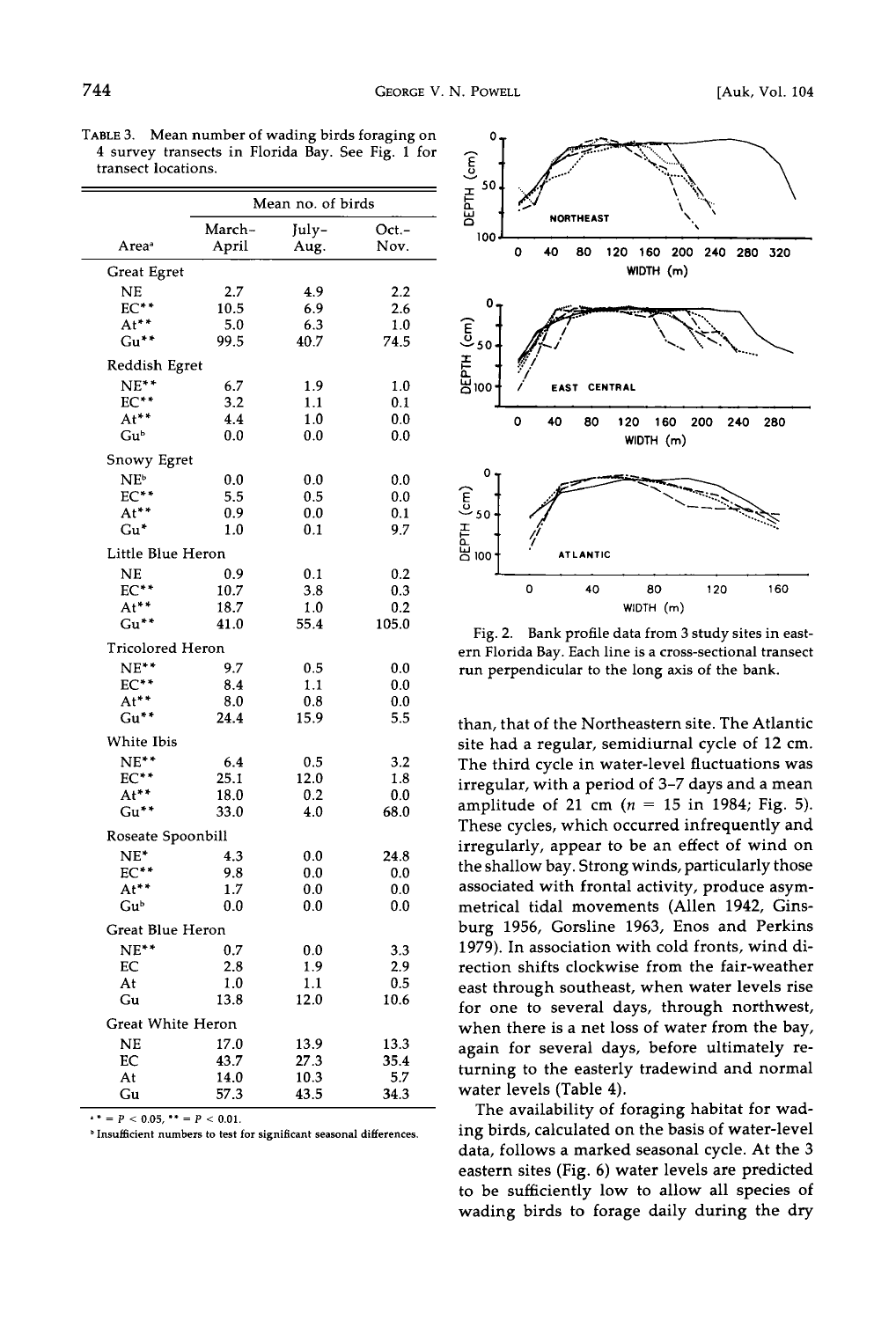

**ern Florida Bay. Contour lines (cm) were generated from 3 cross-sectional transects, 1 run down the long .......................** 

**season and into the beginning of the wet season (the large species represents Ardea, which may feed both day and night; its access to foraging sites is predicted on the basis of 24 h as opposed to 12 h for the remaining species). By the latter part of the wet season, however, water levels are consistently too deep for foraging by all species except Ardea, which, by virtue of its size, is largely immune to seasonal water-level changes (Fig. 6). The situation for western Florida Bay, as exemplified by the Gulf site, differs from that of the east. At the Gulf site predicted habitat availability is far less variable, and all species are expected to have access to sufficiently shallow water on the banks throughout the year (Fig. 6).** 

#### **DISCUSSION**

**Diurnal species of wading birds in an area with little lunar tide were uniformly active on the foraging sites throughout daylight hours. This habitat-use pattern is consistent with the** 



**Fig. 4. Variation in mean monthly water level at 4 study sites in Florida Bay. Zero is annual mean water level for each site.** 



**Fig. 5. Continuous water-level trace from Northeast study site showing wind-related water-level fluctuation during April 1984.** 

**null hypothesis and therefore does not allow its rejection. Two species, Ardea and the Roseate Spoonbill, were present on the study areas primarily at night. The Roseate Spoonbill feeds actively in daylight as well, but primarily in mangrove habitats adjacent to Florida Bay (Allen 1942). At the eastern sites most Ardea rested on nearby mangrove islands during daylight and flew onto the flats at or just after dusk to forage. Nocturnal foraging by Ardea has been noted for other environments (Willard 1975, Bayer 1978, Pratt 1980), but only Black and Collopy (1982) quantified diurnal and nocturnal occurrences. They found that Ardea presence was dependent on tidal cycle but independent of time (day or night). The preponderance of nocturnal foraging in Florida Bay probably was related to diel patterns of forage-fish abundance at the study sites (Powell et al. 1987) as substantially larger numbers of fish were present** 

**TABLE 4. Wind direction and water-level changes at the East Central site.** 

| Wind direction | Tide    | Mean<br>daily<br>change<br>(cm) | п<br>(days) |
|----------------|---------|---------------------------------|-------------|
| NNE-E          | Falling | 3.59                            | 192         |
|                | Rising  | 3.45                            | 185         |
| $SSE-Fa$       | Falling | 3.06                            | 87          |
|                | Rising  | 5.17                            | 88          |
| SSW-W          | Falling | 4.53                            | 27          |
|                | Rising  | 5.12                            | 32          |
| $WNW-N^a$      | Falling | 5.26                            | 85          |
|                | Rising  | 3.76                            | 69          |

**Rising and falling tides significantly different (ANOVA, P < 0.01).**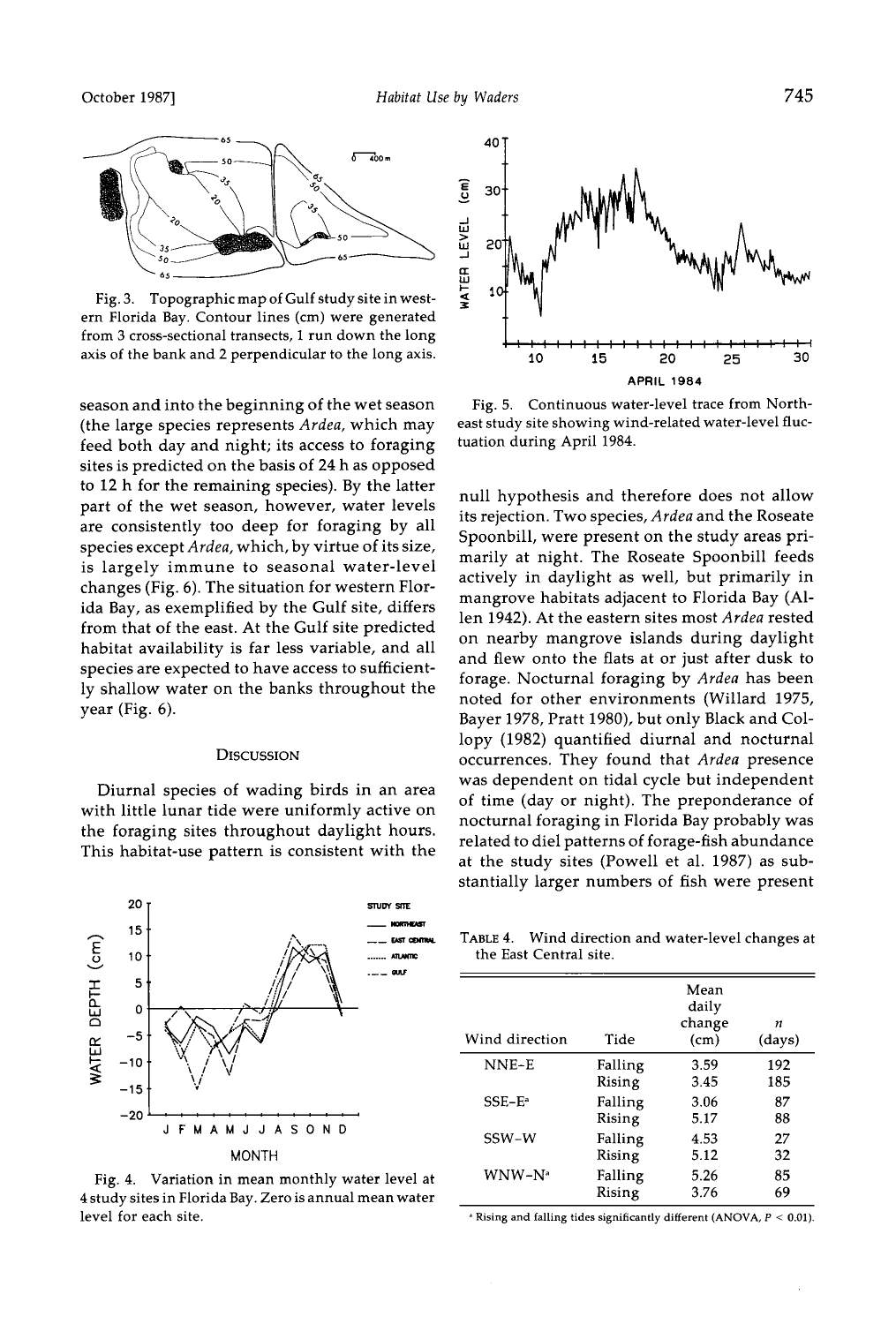

**Fig. 6. Relationships between seasonal variation in habitat availability and wading-bird presence at 4 locations in Florida Bay (see Table 1 for species abbreviations). The large species, Ardea (which can feed 24 h/day), has relatively constant access to all habitats and is uniformly present year-round. Smaller species have marked seasonal variation in access at 3 sites, which is reflected in population fluctuations.** 

**on the flats during darkness. The greater presence of Ardea from darkness through about 0330 indicates that additional, but undetermined, factors influence nocturnal activity patterns. In western Florida Bay, at the Gulf site, Ardea activity was correlated with tidal cycle and independent of the diel cycle, as reported in other ecosystems with large lunar tides (Brandman 1976, Black and Collopy 1982).** 

**The observed seasonal variations in wadingbird habitat use on the study sites were largely inconsistent with the predictions of the null hypothesis that, in the absence of a pronounced winter season and associated freezing of shallow-water habitats, wading-bird presence would be constant throughout the year. Wading-bird use of available habitat was consistent, however, with predictions of the hydrology model.** 

**In the eastern bay, where the model predicts seasonality in habitat availability, most species had a strong seasonal component to their presence, with greatest abundances coinciding with periods of greatest predicted habitat availability (Fig. 6). Only the Great White Heron was uniformly present in eastern Florida Bay. This species is large and may feed any time (day or night) independent of seasonal water-level fluctuations. The seasonal variation in Great Blue Herons probably reflected seasonal migration because numbers were highest during fall months when migrating birds or winter residents were present. Seasonal distributions of wading birds were also consistent with habitat predictions for western Florida Bay. In conjunction with year-round habitat availability, all species were present throughout the year**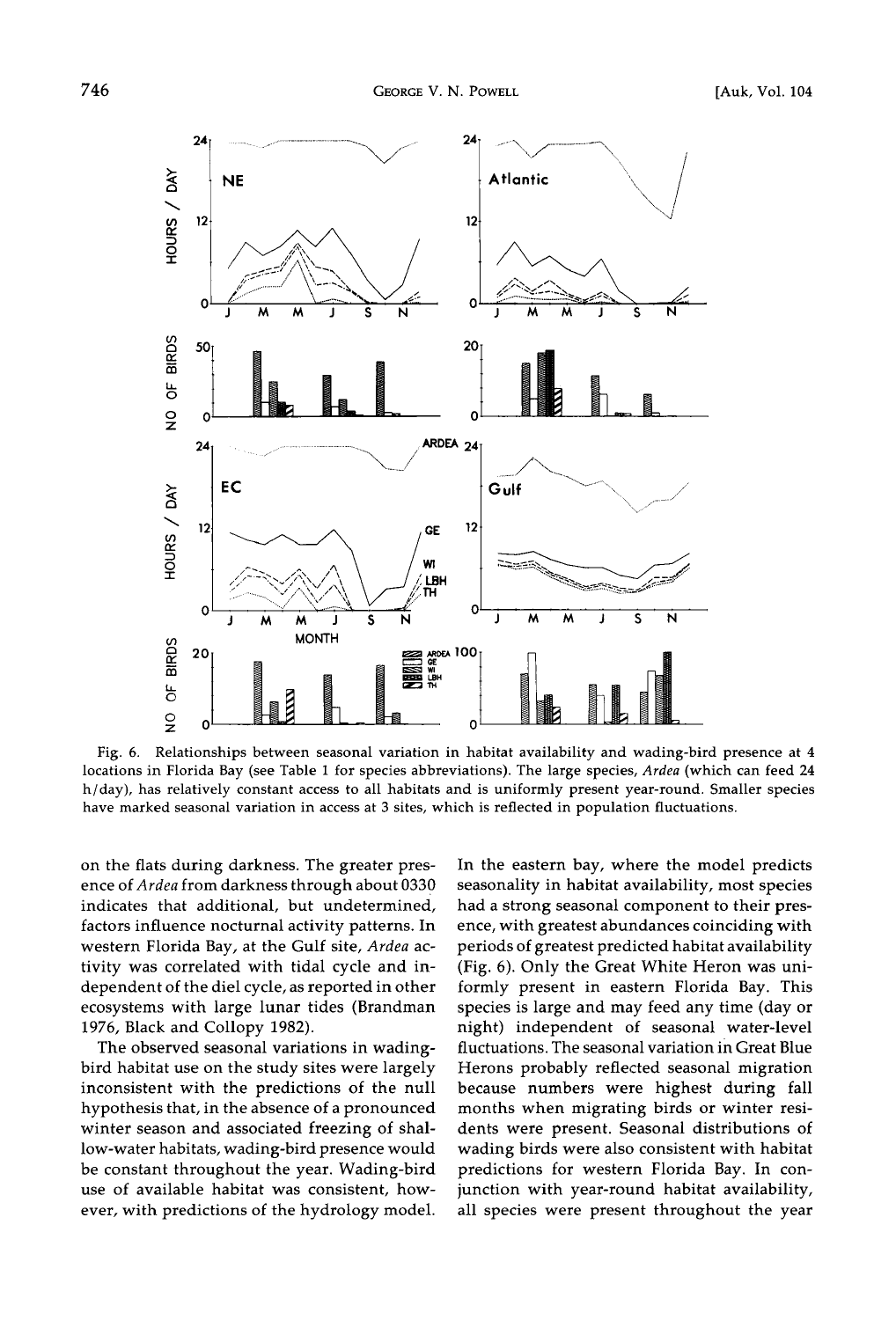

**Fig. 7. Frequency distributions in hourly water levels at an eastern (Northeast) and western (Gulf) study site during 3 months. When the mean water level is low (May) wading birds have access to both feeding sites. When the mean water level is high (October), however, the tidal range at the eastern site is insufficient to permit access by most wading-bird species to the foraging site at low tide.** 

**(Fig. 6). Most species demonstrated significant seasonal trends, but there was no consistency in these trends among species.** 

**Although eastern and western Florida Bay have the same annual cycle in mean water level (Fig. 4), the predicted and observed impacts of this cycle on habitat availability differed markedly. The divergent habitat-use patterns result from differences in the magnitudes of lunar tides at the two locations. In eastern Florida Bay, where daily tides amount to only a few centimeters, a seasonally induced change in the mean water level has a greater impact on habitat availability than at the western site, where the semidiurnal tide may be greater than 1 m. In September through November the water level in the bay reaches its maximum levels, and the** 

**TABLE 5. Number of days (greatest number of consecutive days) that water remained too deep for 3 species to feed at the Northeast site.** 

|           | Great<br>Egret | Tricolored<br>Heron | White<br>Ibis |
|-----------|----------------|---------------------|---------------|
| January   | 0              | 11(4)               | 7(4)          |
| February  | 0              | 6(5)                | 1(1)          |
| March     | 2(2)           | 0                   | 11(6)         |
| April     | 0              | 8(8)                | 7(7)          |
| May       | O              | 5(2)                | 1(1)          |
| June      | 0              | 6(6)                | 5(5)          |
| July      | o              | 0                   | 0             |
| August    | O              | 20(14)              | 8(6)          |
| September | 11(4)          | 30(30)              | 30(30)        |
| October   | 9(4)           | 26 (22)             | 22 (20)       |
| November  | 11(7)          | 24 (12)             | 19(7)         |
| December  | O              | 4(4)                | 1(1)          |

**lunar tidal range in the western bay is sufficient to lower water levels below maximum foraging depth for all species on a daily basis (Fig. 7). In contrast, the tidal range in eastern Florida Bay is so small that water levels may remain too deep for foraging during entire tidal cycles (Fig. 7). The component of water-level variability induced by wind also exerts a greater impact on habitat availability in the eastern bay. Here again, because of the small daily tides, a relatively minor rise in daily mean water level can result in water that is too deep for wading birds to forage even at low tide (Fig. 6). Thus, during storms the foraging habitat in the eastern bay typically is unavailable, particularly to the small wading birds, for several days at a time, even during the months of low mean water level (Table 5).** 

**The occurrence of extended periods in eastern Florida Bay when water levels are too deep for most wading birds to feed has major implications. When access to foraging sites is prevented by high water levels, the birds either must shift to alternative foraging habitats in the area or must disperse. This loss of habitat occurs predictably between September and December when the annual water-level cycle is at its peak. Periods of deep water may also occur unpredictably because of wind-induced changes in water level in April and May, when water levels are typically low and most small wading-bird species are breeding (Nesbitt et al. 1982).** 

**The Roseate Spoonbill migrates from Florida Bay during the months when water levels are highest. Spoonbills breed in Florida Bay during winter, though they feed primarily in the man-**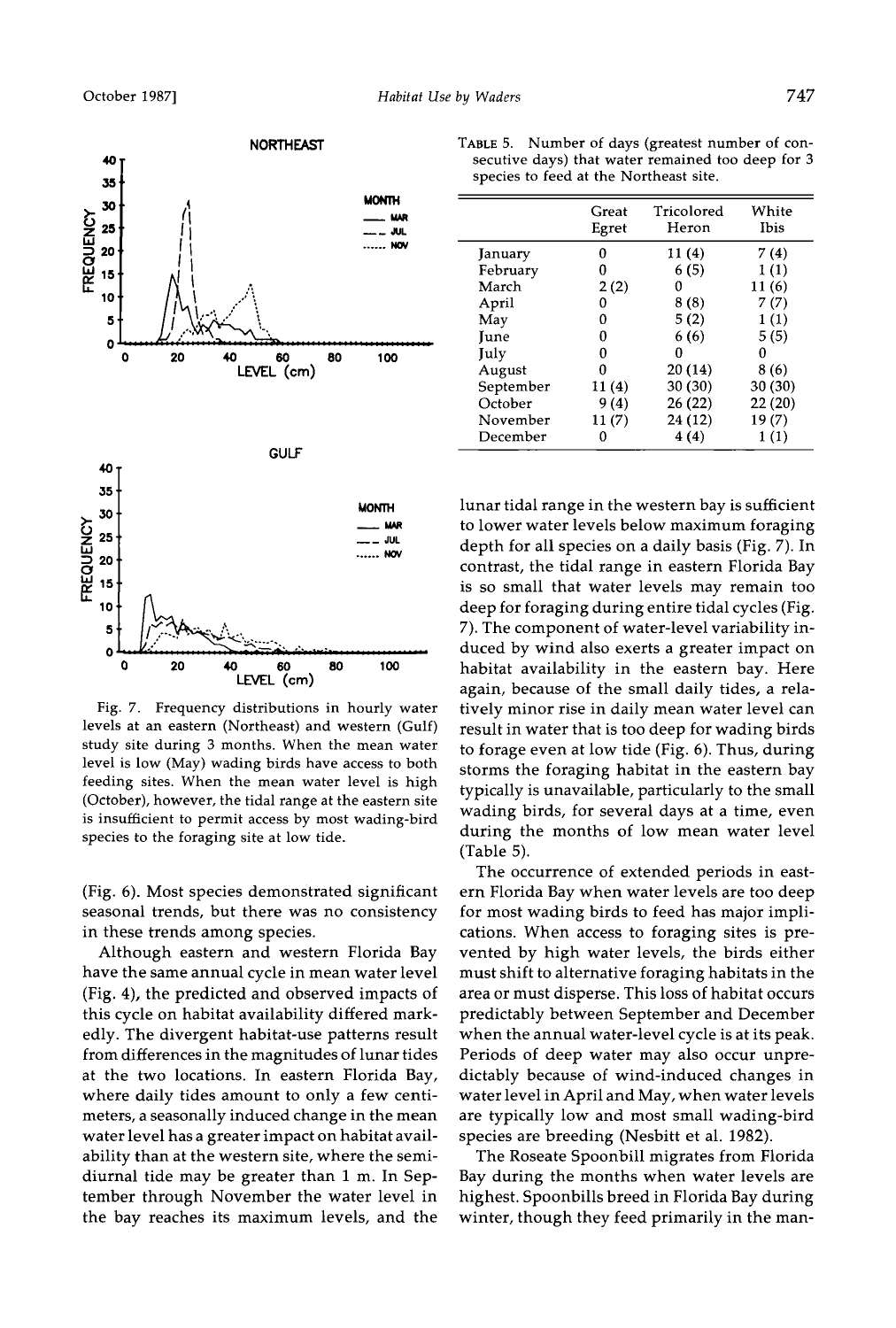**grove areas adjacent to the bay (Robertson pers. comm.). The remaining seven species (excluding Ardea) either feed in small open areas of higher elevation located on the islands in Florida Bay and the bay's eastern fringe or, possibly, shift to the western side of the bay (a distance of 40-50 km). Two of the 4 smaller species that declined in numbers in eastern Florida Bay during periods of high water were present in greater numbers on the western side of the bay at that time (Table 3). This suggests that the response of some birds is to shift to the western sites. While this strategy may be an option for birds during the nonbreeding season, the western foraging areas are probably too far away for breeding birds nesting in the eastern bay. Feeding flights by these species are generally less than 5 km, and maximum flights are less than 30 km (Bateman 1970, Custer and Osborn 1978a, Erwin 1983, Hafner and Britton 1983). The largest known flight distance is for coastal colonies of White Ibis (Bildstein and Fredericks pers. comm.) that regularly fly up to 20 km, and rarely 40 km, to food-rich inland foraging sites. A further deterrent to long flights to the western bay is that the western area also experiences high water levels (Fig. 4) and reduced foraging habitat availability (Fig. 6) when eastern-bay areas are flooded. Suitable alternative foraging habitat in the vicinity of eastern Florida Bay consists of seasonally flooded areas that are kept open by high soil salinity, hurricane destruction of mangrove vegetation, or both (Craighead and Gilbert 1962). These high marsh habitats, located on the mangrove islands in Florida Bay and along the bay's fringes, amount to a small fraction of the extensive bank habitat in Florida Bay.** 

**Periods of high water, particularly during the breeding season, are undoubtedly stress periods for birds, and the availability of alternative habitats during these periods limits the size of wading-bird populations. The distribution of alternative foraging habitats also may explain the distribution of breeding colonies in eastern Florida Bay. The major colonies are situated in a ring along the eastern fringe of the bay (Nes**bitt et al. 1982, Powell and Bjork unpubl. data). **These colonies are close to alternative foraging sites along the margins of the bay.** 

**The dependence of wading birds on alternative, higher-elevation breeding sites has major management implications. Although Florida Bay is within Everglades National Park, most**  **of the alternative foraging sites that fringe the eastern bay are privately owned and in the past have been heavily affected by human development. The stability of the publicly owned northeastern fringe is potentially threatened by water-management plans that are being formulated without adequate consideration of potential consequences on downstream habitat. The destruction of fringe habitats presumably has reduced the carrying capacity of the Florida Bay ecosystem, and future maintenance of viable wading-bird populations in eastern Florida Bay will depend on preventing further loss of these areas.** 

#### **ACKNOWLEDGMENTS**

**H. Powell, M. VanderVort, and P. Healy assisted with survey. Water-level data were collected with the assistance of J. Holmquist, S. Sogard, and the South Florida Research Center at Everglades National Park. I thank G. T Bancroft, J. Ogden, W. Robertson, T. W. Custer, and R. C. Fleischer for helpful critiques of earlier drafts of this manuscript, and especially N. Paul for her pleasant willingness to type this manuscript's many drafts.** 

#### **LITERATURE CITED**

- **ALLEN, R.P. 1942. The Roseate Spoonbill. Natl. Audubon Soc. Res. Rept. No. 2.**
- **BATEMAN, D. L. 1970. Movement-behavior in three species of colonial nesting wading birds: a radiotelemetric study. Ph.D. dissertation, Auburn, Alabama, Auburn Univ.**
- **BAYER, R. D. 1978. Aspects of an Oregon estuarine Great Blue Heron population. Pp. 213-217 in Wading birds (A. Sprunt, IV, J. C. Ogden, and S. Winckler, Eds.). Natl. Audubon Soc. Res. Rept. No. 7.**
- **BLACK, B. B., & M. W. COLLOPY. 1982. Nocturnal activity of Great Blue Herons in a north Florida salt marsh. J. Field Ornithol. 53: 403-406.**
- **BRANDMAN, M. 1976. A quantitative analysis of the annual cycle of behavior in the Great Blue Heron (Ardea herodias). Ph.D. dissertation, Los Angeles, Univ. California.**
- **BURGER, J., M. A. HOWE, D.C. HAHN, & J. CHASE. 1977. Effects of tide cycles on habitat selection and habitat partitioning by migratory shorebirds. Auk 94: 743-758.**
- CONNORS, P. G., J. P. MYERS, C. S. W. CONNORS, & F. **A. PITELKA. 1981. Interhabitat movements by Sanderlings in relation to foraging profitability and the tidal cycle. Auk 98: 49-64.**
- **CRAIGHEAD, F. C., & V. C. GILBERT. 1962. The effects of Hurricane Donna on the vegetation of southern Florida. Q. J. Florida Acad. Sci. 5: 1-28.**